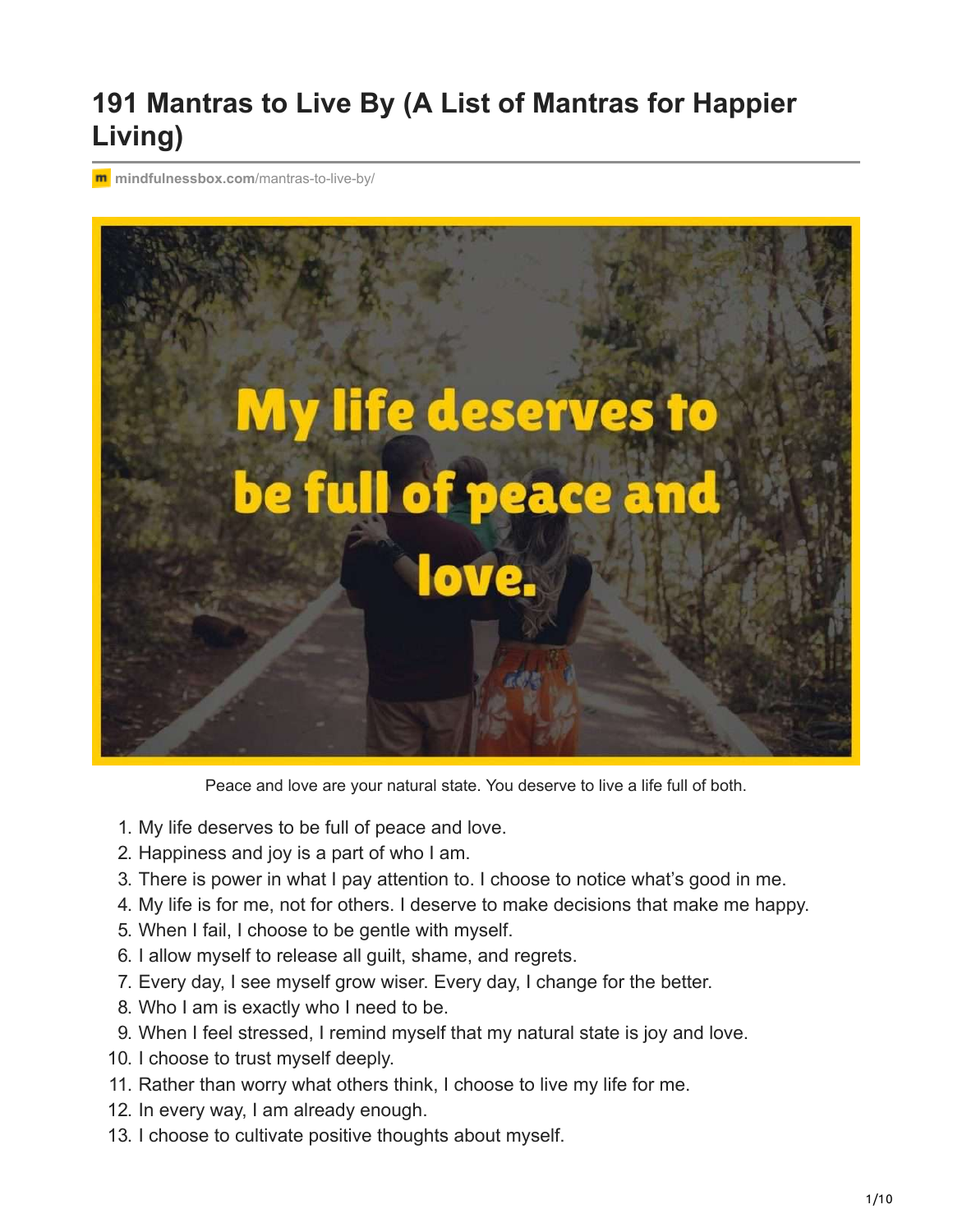- 14. I'm allowed to have needs and express them.
- 15. I choose to be kind to myself.
- 16. Rather than follow the expectations of others, I choose the path that's right for me.

*17. I love who I used to be, who I am, and who I'm becoming.*

- 18. I love who I used to be, who I am, and who I'm becoming.
- 19. When I look back on past versions of myself, I feel warmth and gratitude.
- 20. Sometimes, I feel emotionally turbulent. That's okay. I allow myself to feel all feelings.
- 21. I know that courage isn't the absence of fear, it's taking action in the face of fear.
- 22. My own approval is worth more than the approval of others.
- 23. When I look at my life, it's incredible how much I've grown.
- 24. My life is full of harmony.
- 25. I walk through the world feeling loved, by myself and by others.
- 26. I don't have to change in order to love myself.
- 27. I'm allowed to set boundaries and expect others to follow them.
- 28. My voice deserves to be heard, and my feelings deserve to be shared.
- 29. Today, I choose joy.
- 30. I deserve happiness and inner peace.
- 31. All people make mistakes. I'm a good person.



Choose to believe that good things are coming for you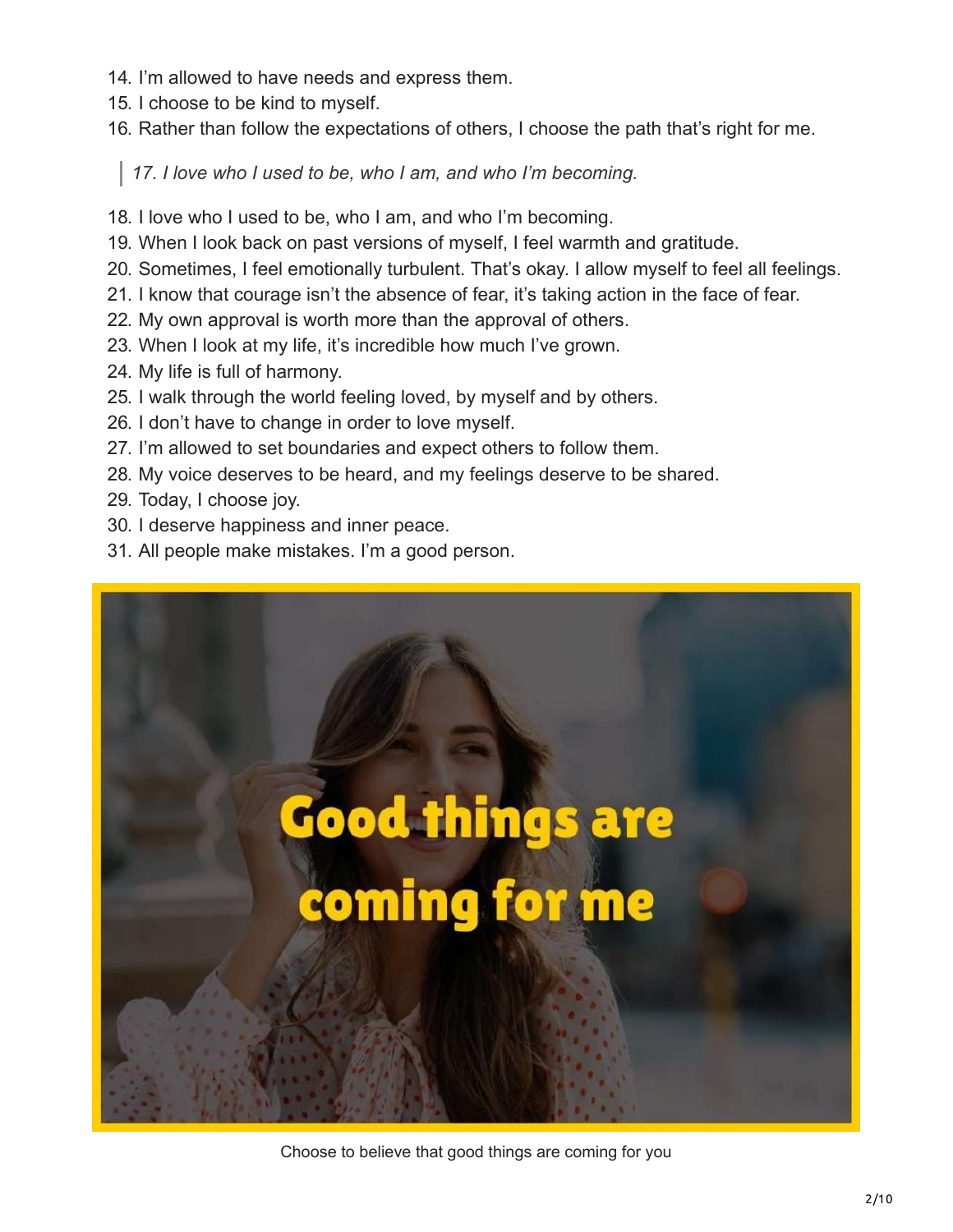- 32. Good things are coming for me.
- 33. I am calm, happy, and content.
- 34. I'm allowed to say "No" to protect my energy and time.
- 35. Perfection isn't possible. All I expect from myself is to try.
- 36. I am proud of myself.
- 37. I deserve everything good coming my way.
- 38. I send unconditional acceptance to myself.
- 39. I'm striving to be my best self, but I accept all versions of me.
- 40. I aim to be as kind and tender to myself as I would to a dear friend, or a child.
- 41. I allow myself to take time to heal.
- 42. I release myself from stress.
- 43. Not everything in life goes according to plan, but through it all, I love myself.
- 44. I give myself permission to choose what's best for me.
- 45. I accept every part of myself the good and the bad unconditionally.

46. I seek to recognize the person I truly am, and allow that person to grow and flourish

- 47. Today, I feel light and at ease.
- 48. Everything I need is already within me.
- 49. Today, right now, I choose to believe in myself and love myself.
- 50. I am worthy of respect. I treat myself with respect and expect others to do the same.
- 51. I am worthy of love without accomplishing anything. Just existing is enough.
- 52. My vision for my future is powerful, and I deserve to expect the life of my dreams.
- 53. My past doesn't define me. I'm defined by who I'm becoming.
- 54. An incredible transformation is happening within me.
- 55. Every day, I grow into a better version of me.
- 56. I choose to release myself from destructive thought patterns and negative thoughts.
- 57. I am worthy of forgiveness. I choose to forgive myself.
- 58. I notice what feels like an obligation in my life, and release myself.
- 59. Although I've made mistakes, they don't define me.
- 60. I have something of value to give to the world just by being me.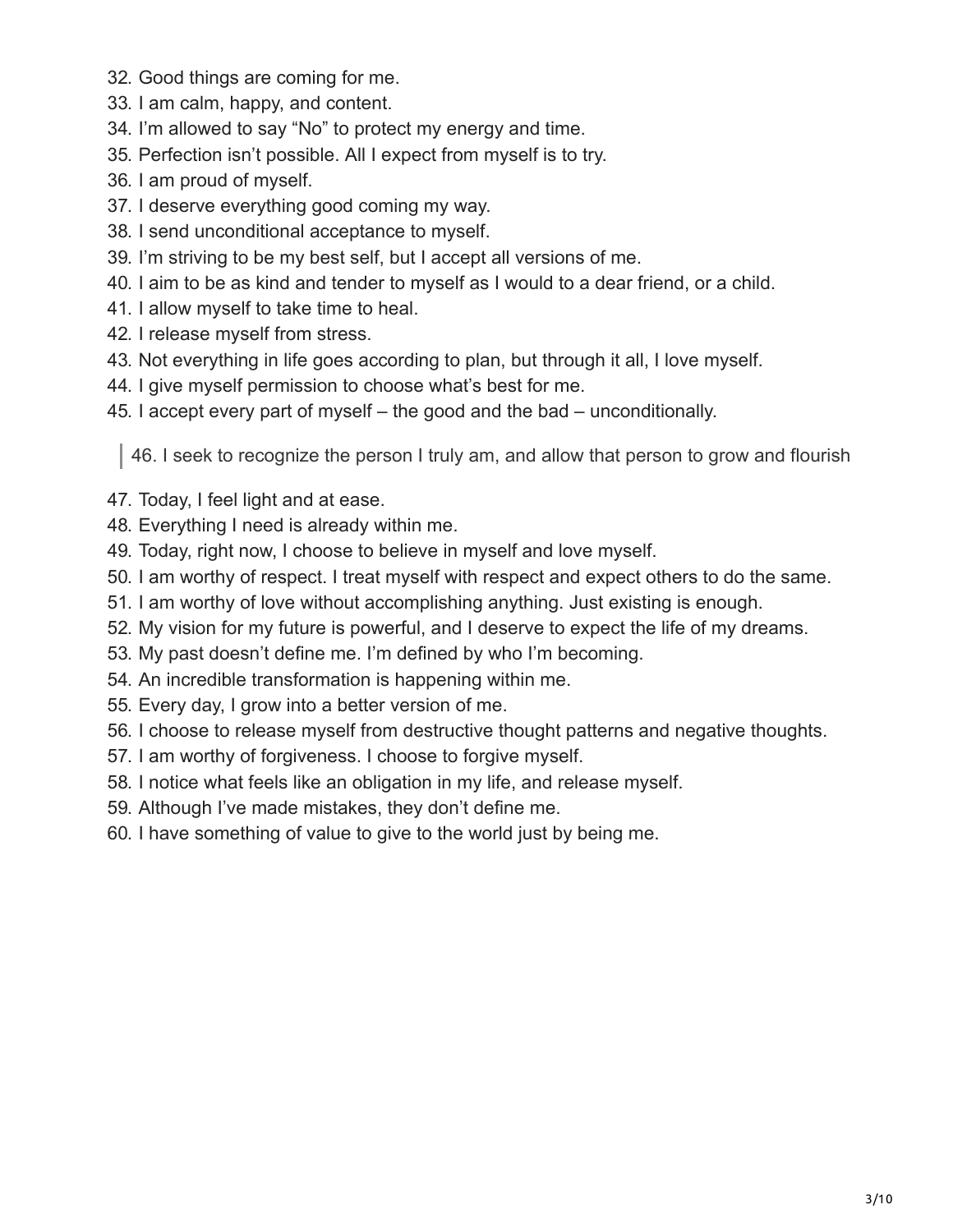

As the saying goes, "Comparison is the thief of joy"

- 61. I choose not to compare myself to others.
- 62. Happiness is within me, waiting for me to choose it.
- 63. Every mistake I've made and every difficulty I've faced has made me who I am today.
- 64. I'm capable of change.
- 65. I'm excited to see where my life takes me, and who I become.
- 66. This is my one and only life. I deserve to make decisions that make me happy.
- 67. I'm comfortable being myself around other people.
- 68. My choices in life are within my control.
- 69. I have within me the power to handle any situation.
- 70. I am worthy of having whatever I want in life.
- 71. I respect myself. When others make me feel small, I choose to stand up for myself.
- 72. The people around me enjoy spending time with me.
- 73. I approach each new situation with confidence and a belief in my own abilities.
- 74. I am not afraid to take risks, because I believe in my ability to adapt.
- 75. Being myself is a privilege.

76. I'm not for everyone. Not everyone has to like me.

- 77. Each minute, I'm becoming stronger.
- 78. The process of life has twists and turns. I trust each step.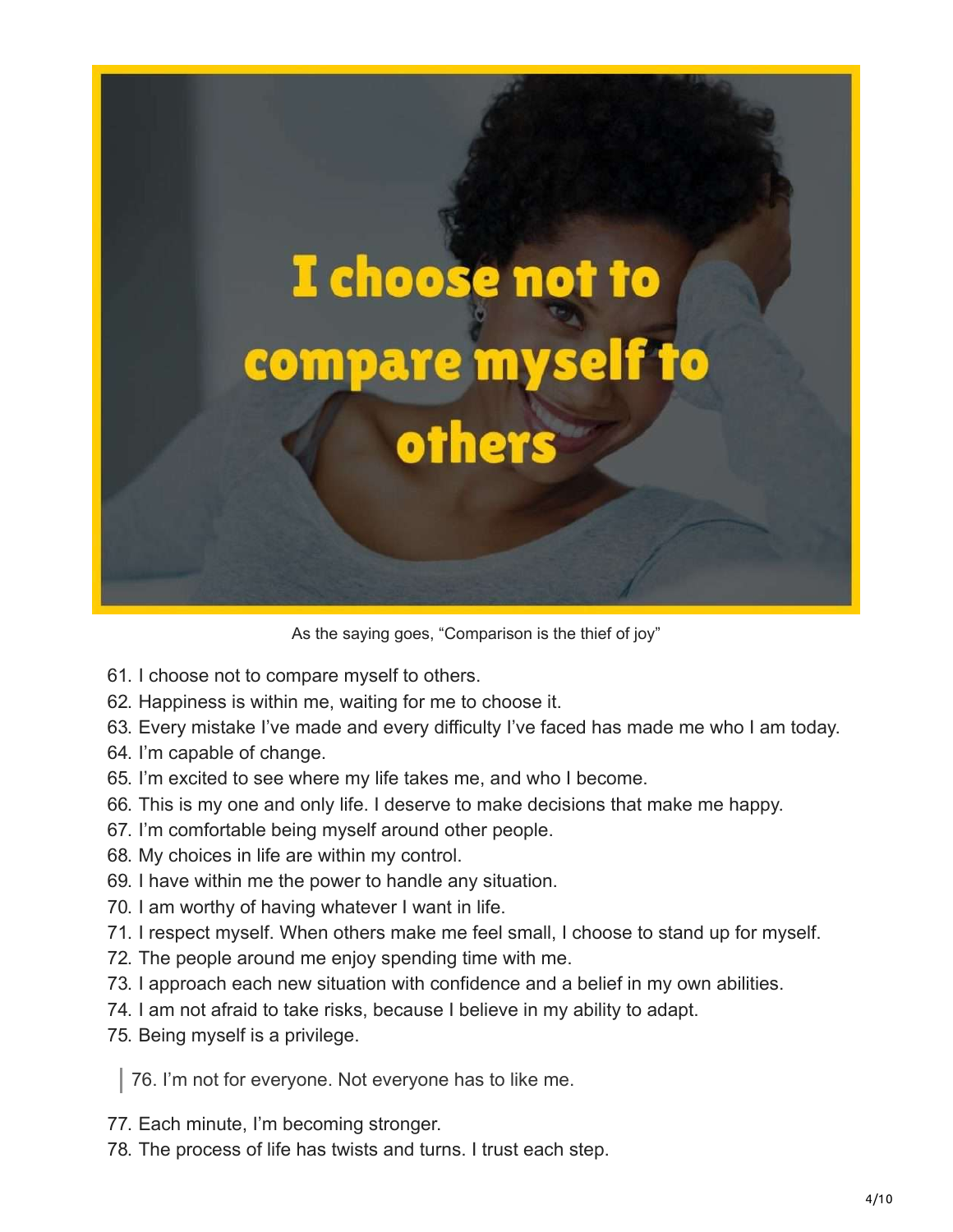- 79. When setbacks happen, I have the power to overcome them.
- 80. Everything I need is already inside me.
- 81. Each morning when I rise, I'm filled with motivation.
- 82. I'm allowed to ask for help.
- 83. Whatever I envision for myself, and my life, is possible.
- 84. I bring focus and strength to each day.
- 85. Obstacles only motivate me to keep trying.
- 86. I am smart, persistent, and capable.
- 87. Leaving my comfort zone is hard, but I know growth is on the other side.
- 88. My mood isn't dependent on the opinions of others.
- 89. Every day, I grow in confidence. Every day, I trust my intuition more.
- 90. I'm grateful for everything that made me who I am today.
- 91. When I receive compliments, I accept them with gratitude.



You have an incredible reservoir of confidence just waiting to be unleashed

- 92. My inner confidence is just waiting to be unleashed.
- 93. My intuition is strong. When I have an instinct about something, I listen to it.
- 94. As I inhale, confidence enters my body. As I exhale, fear exits my body.
- 95. My reserves of strength are endless.
- 96. The strength I have inside me is greater than I realize.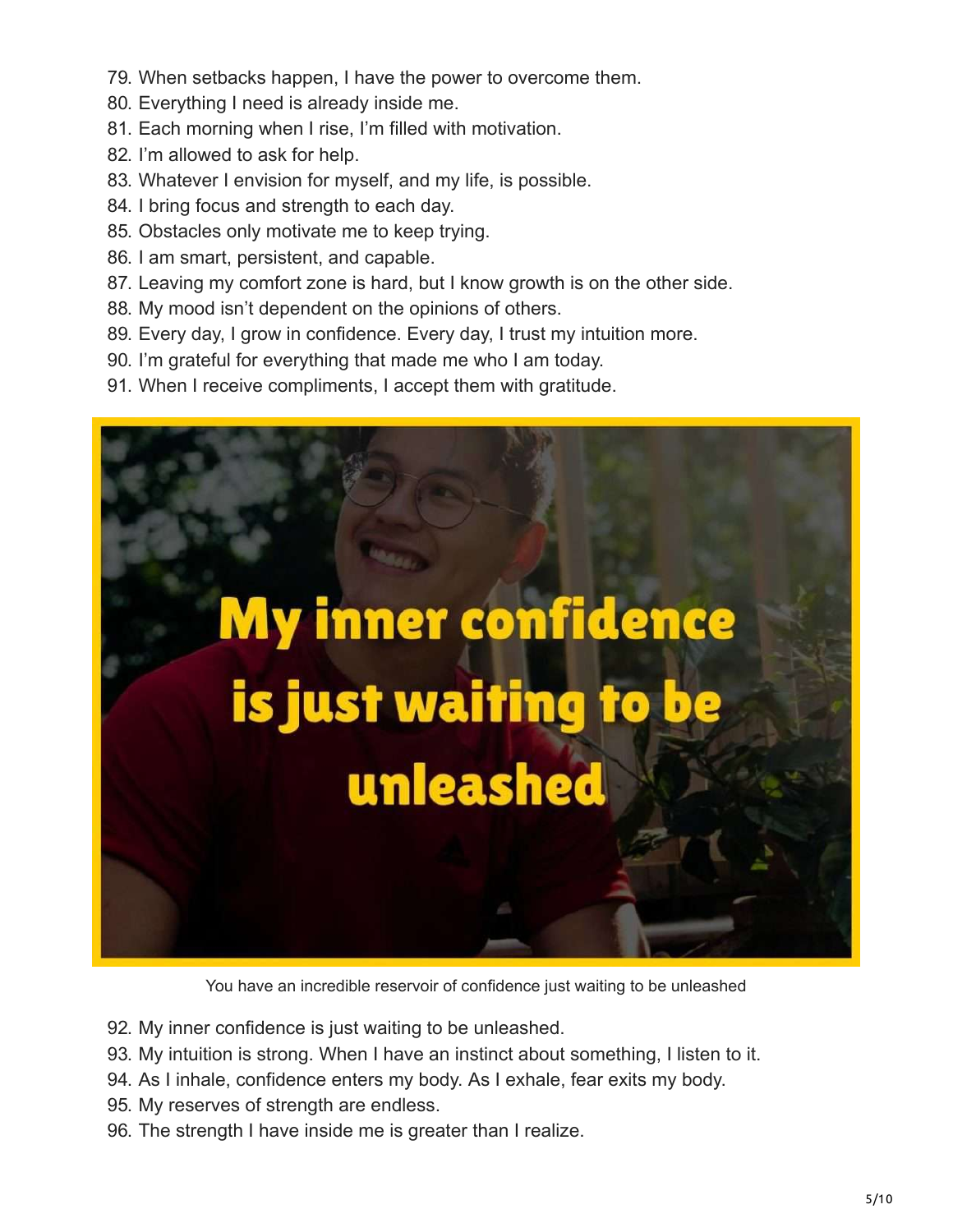- 97. What sometimes seems hard for me to handle can, in fact, come easily to me.
- 98. I feel comfortable in my own body.
- 99. When I achieve difficult things, I become even more confident.
- 100. The things that make me "me," are entirely unique in this world.
- 101. Meeting people and making friends comes naturally to me.
- 102. I choose to release my insecurities.
- 103. I choose to express the emotions I feel, rather than hide them.
- 104. Each day, I get closer to reaching my goals.
- 105. When I look back at the version of myself from a few years ago, I'm proud of how far I've come.

106. Success reverberates through every moment of my day.

- 107. I alone choose the goals I pursue, without influence from the expectations of others.
- 108. My confidence attracts people to me.
- 109. When difficulties arise in life, I am resilient.
- 110. I judge my own success by my dedication and willingness to keep putting in the work.
- 111. I am capable. When I set my mind to something, I can do it.
- 112. With practice and training, there is no skill I can't master.
- 113. As I get more confident in my abilities and comfortable in my own skin, my fears of failure and judgment are fading away.
- 114. Validation from others doesn't matter to me. I only need validation from myself.
- 115. I choose self-support over self-deprecation.
- 116. I am comfortable and confident being my true self.
- 117. I choose to say what I believe without worrying about judgment.
- 118. I'm confident enough to let go of people who don't make me happy.
- 119. Each time I make a mistake, I learn and grow.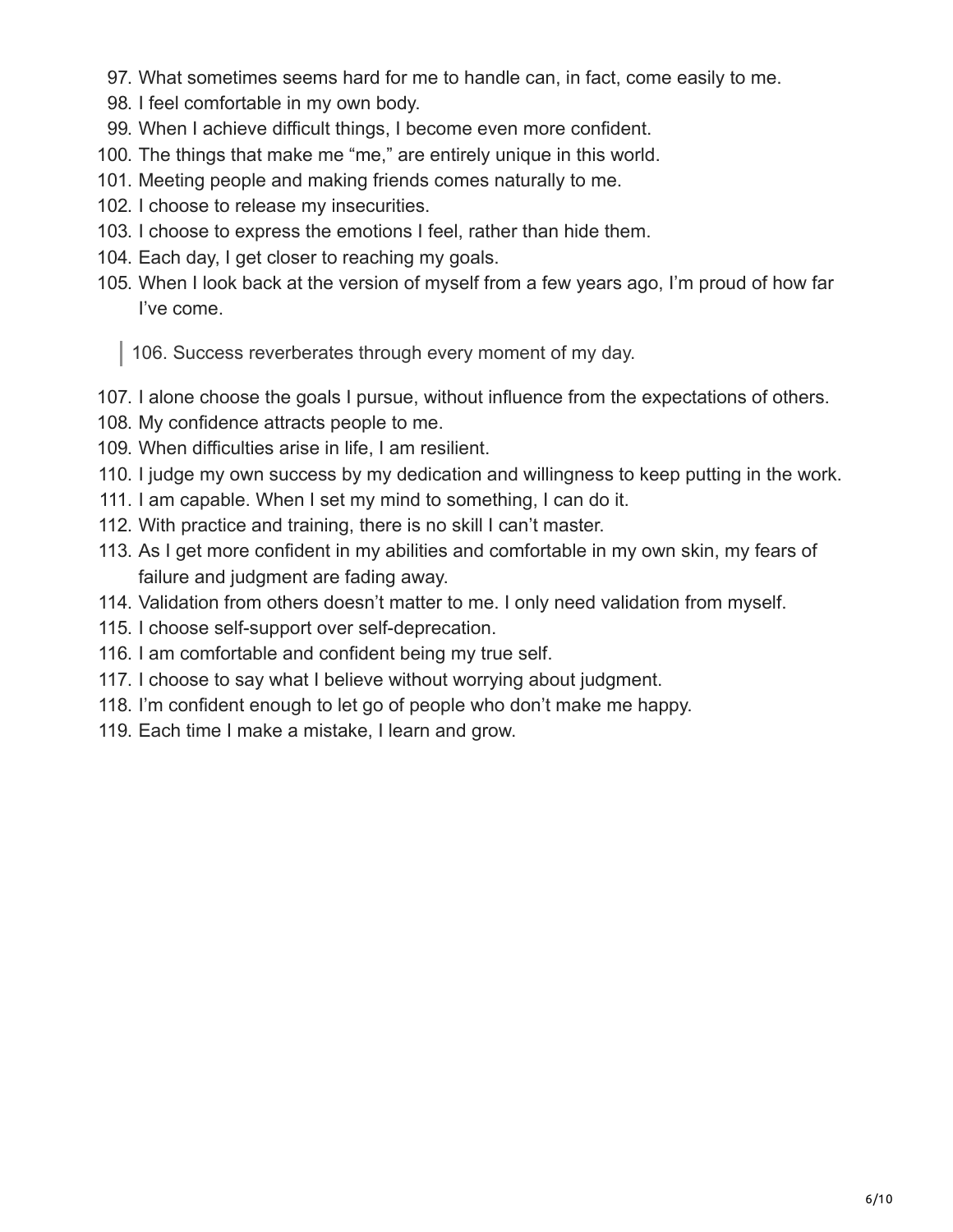

You owe it to yourself to believe in yourself

- 120. I deserve to feel strong and confident. I deserve to believe in myself.
- 121. Every part of me is worthy, even my flaws and imperfections.
- 122. My confidence is contagious.
- 123. I am seen in this world. I matter.
- 124. I am capable of doing amazing things.
- 125. When I'm true to myself, I'm also the most confident version of myself.
- 126. I can visualize the best version of myself, and I'm getting closer every day.
- 127. I'm grateful for how far I've come in life, and for everything I've accomplished.
- 128. Who I become in life is under my control.
- 129. I deserve to celebrate wins in life, no matter how small.

130. I love the person I'm becoming.

- 131. My voice deserves to be heard. My opinions matter.
- 132. When I follow my intuition, I know I'm making the right choices in life.
- 133. Each day, I feel myself radiating strength and confidence.
- 134. Perfection isn't my goal; I can be confident while being flawed.
- 135. I feel proud of myself for each small way I've improved my life.
- 136. I choose to accept myself, the good and the bad.
- 137. I compare myself with the past version of me not with other people.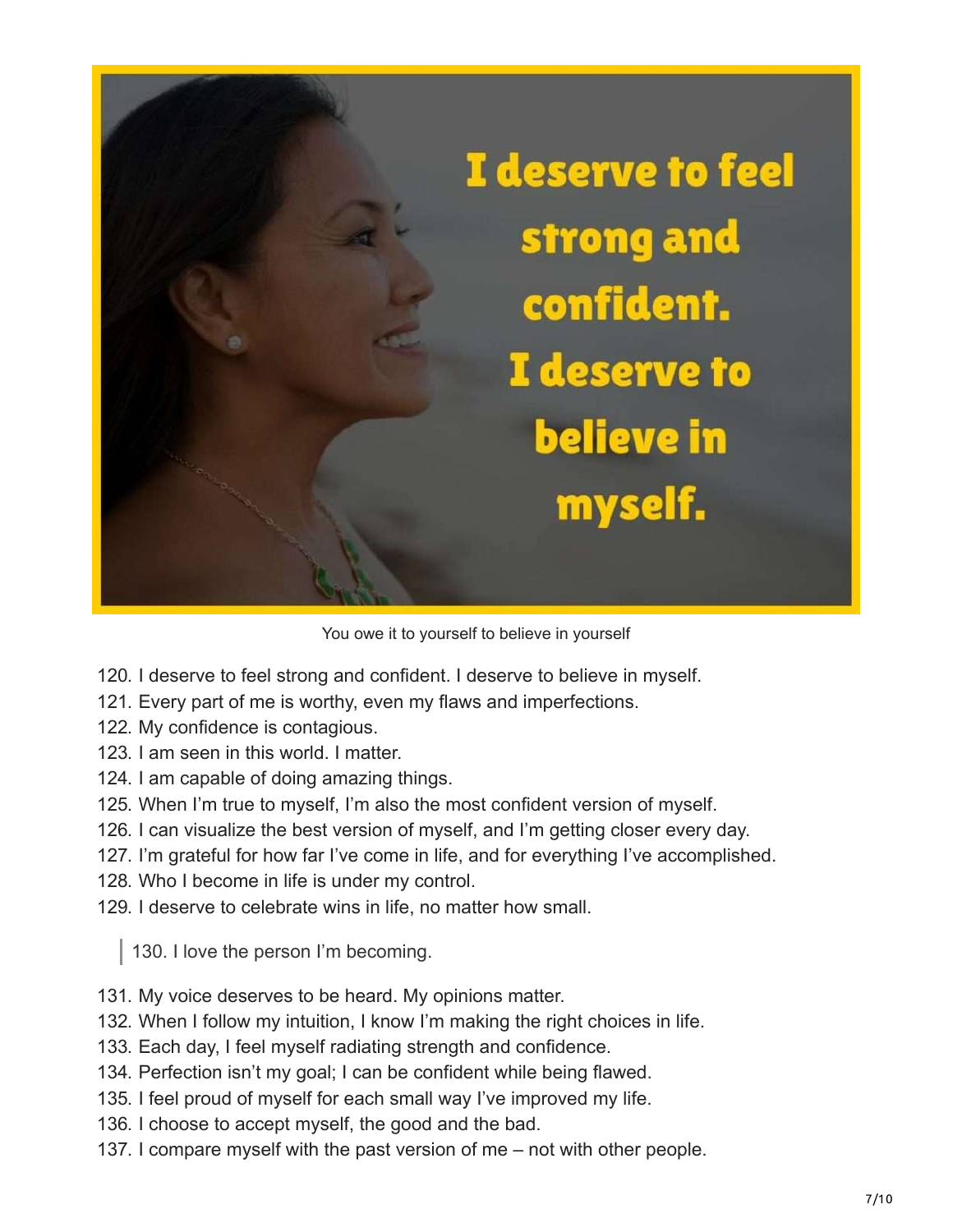- 138. When I make a decision, I have conviction and stand behind it.
- 139. Confidence comes easily to me.
- 140. Everything I want is on its way to me.
- 141. I express my true self with ease.
- 142. For all the good in my life, I am grateful.
- 143. I'm grateful for the support I receive from those who care about me.
- 144. I'm grateful to my body, for being my home. I commit to taking care of it.
- 145. Each day I'm able to wake up is a blessing.



Recognize that you truly do the best you can

- 146. Today, I did the best I could. I'm grateful for the effort I was able to give.
- 147. I am grateful for the opportunity to love myself and show compassion to myself.
- 148. I am grateful to love, and I am grateful to be loved.
- 149. For the relationships that make life richer, I am grateful.
- 150. I'm grateful for reminders that life is short; they remind me to truly live.
- 151. Today, I'm grateful for the chance to grow in whatever way I choose.
- 152. For food, water, and shelter, I am grateful.
- 153. I'm grateful for animals and children, who remind us to be playful and joyful.
- 154. I'm grateful for having my voice heard and for the ability to express my thoughts.
- 155. I choose to look at the world through eyes of gratitude.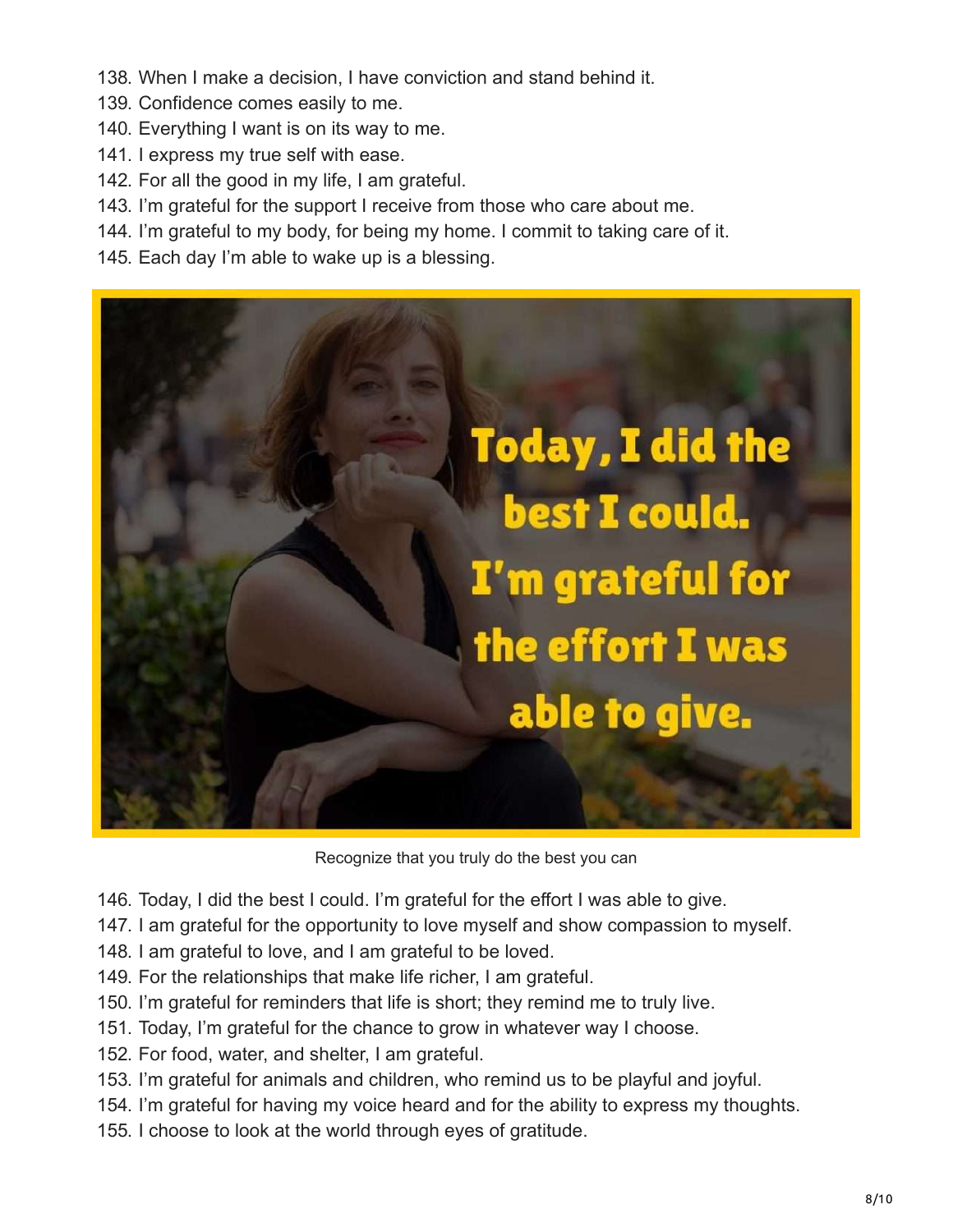- 156. I commit to noticing the beauty of nature each day.
- 157. Each and every day, I feel more grateful.
- 158. I commit to cultivating a light, playful, joyful approach to life.
- 159. With each experience I have, I'm grateful for the lessons I learn along the way.
- 160. When I cultivate gratitude and happiness, I not only have an impact on myself, but on those around me.

161. I recognize that happiness is within me, and that gratitude is the basis for happiness.

- 162. Although I'm working towards the life of my dreams, I'm grateful for what I have now.
- 163. Everything I am, and everything I have, is already enough.
- 164. Every experience in the past made me who I am today. I am grateful for all of them.
- 165. I'm committed to a life focused on joy and appreciation for what I have.
- 166. I feel connected to every plant, animal, and human.
- 167. The water I drink and the air I breathe are gifts. I'm grateful for each sip and each breath.
- 168. For all the love and support shown to me by my partner I am grateful.
- 169. As I open my eyes each morning, I feel a sense of gratitude. Each day is a unique gift.
- 170. I believe that everything will work out.
- 171. I am happy for everything I have.
- 172. For the progress I'm able to make each day and the small steps I'm able to take, I'm deeply grateful.
- 173. As I breathe in, I'm breathing more gratitude into my life.
- 174. I appreciate the chance to contribute to the world.
- 175. I recognize that my life is meaningful. I'm grateful for the chance to have an impact on others.
- 176. For the moments when I'm able to release tension and stress, I'm grateful.
- 177. I trust that when I do something kind, it comes back to me.
- 178. I know that everything that's happening in my life will lead me where I need to go.
- 179. I'm grateful for the obstacles in life. They're a chance to strengthen my resilience.
- 180. Every day, I choose to take a few moments to be grateful.
- 181. For every laugh, smile, and moment of joy in my life I am grateful.